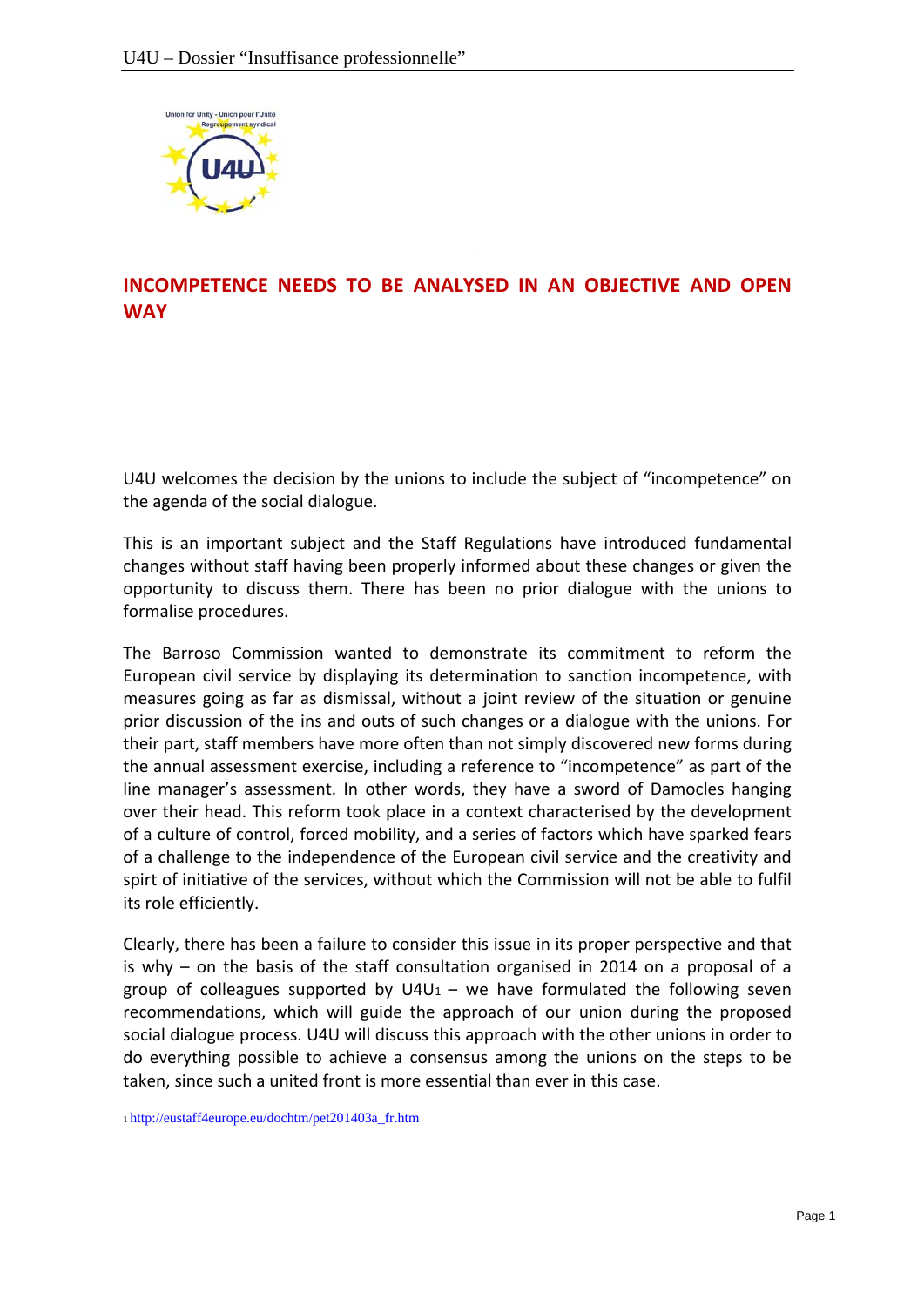## **1. WE NEED A PRECISE ASSESSMENT OF THE NEW INCOMPTENCE MANAGEMENT FRAMEWORK**

The existing framework for the assessment of incompetence, characterised by a commitment to dialogue and anticipation, has given way, in particular, to three articles in the Staff Regulations, viz. 43, 44 and 51, intended mainly to determine a scale of sanctions, without a precise definition of incompetence, and adopted solely in response to outside pressures, and proof therefore of the institution's growing political weakness.

As yet, there is no way of knowing how the new legal framework has actually been implemented over the past year. We call on the Administration to provide the unions with a succinct evaluation of the implementation of the new legal framework, in order to facilitate a serious dialogue based on objective knowledge of the current situation. How many colleagues have been deemed incompetent? How have they been dealt with? How does the Administration view the current situation, compared with the previous one? Where can possible improvements be made?

This failure to carry out an evaluation reminds us of the situation after the "Kinnock reform" for the period 2004–2014, on which the institution remained silent.

### **2. WE NEED AN OBJECTIVE ASSESSMENT OF INCOMPTENCE**

We believe that "incompetence" should be assessed as objectively as possible in a way that takes account of each individual's unique situation and working environment. It should not be trivialised and treated as a simple assessment left to the discretion of an assessor, given that it triggers, on the basis of the Staff Regulations, a procedure which can have more serious consequences than those associated with the various forms of professional misconduct.

A staff member's previous assessment must be taken into account every time. Incompetence must be determined on the basis of the three assessment criteria – performance, competences and conduct – and not just one criterion. This complex issue must not be treated in a simplistic way. It must be based on a human approach which reflects working conditions and the changing nature of such conditions. Similarly, people in specific situations, for example pregnant women, must be given specific protection.

### **3. ANTICIPATE RATHER THAN IMPOSE SANCTIONS**

Imposing sanctions for incompetence is a recognition of failure. The criteria for determining incompetence are to a large extent subjective, but reflect a failure of both the individual and the working environment which has not provided the necessary support and resources to enable a colleague to perform effectively and contribute fully to the institution. It may therefore reflect weaknesses in human resources management and mentoring.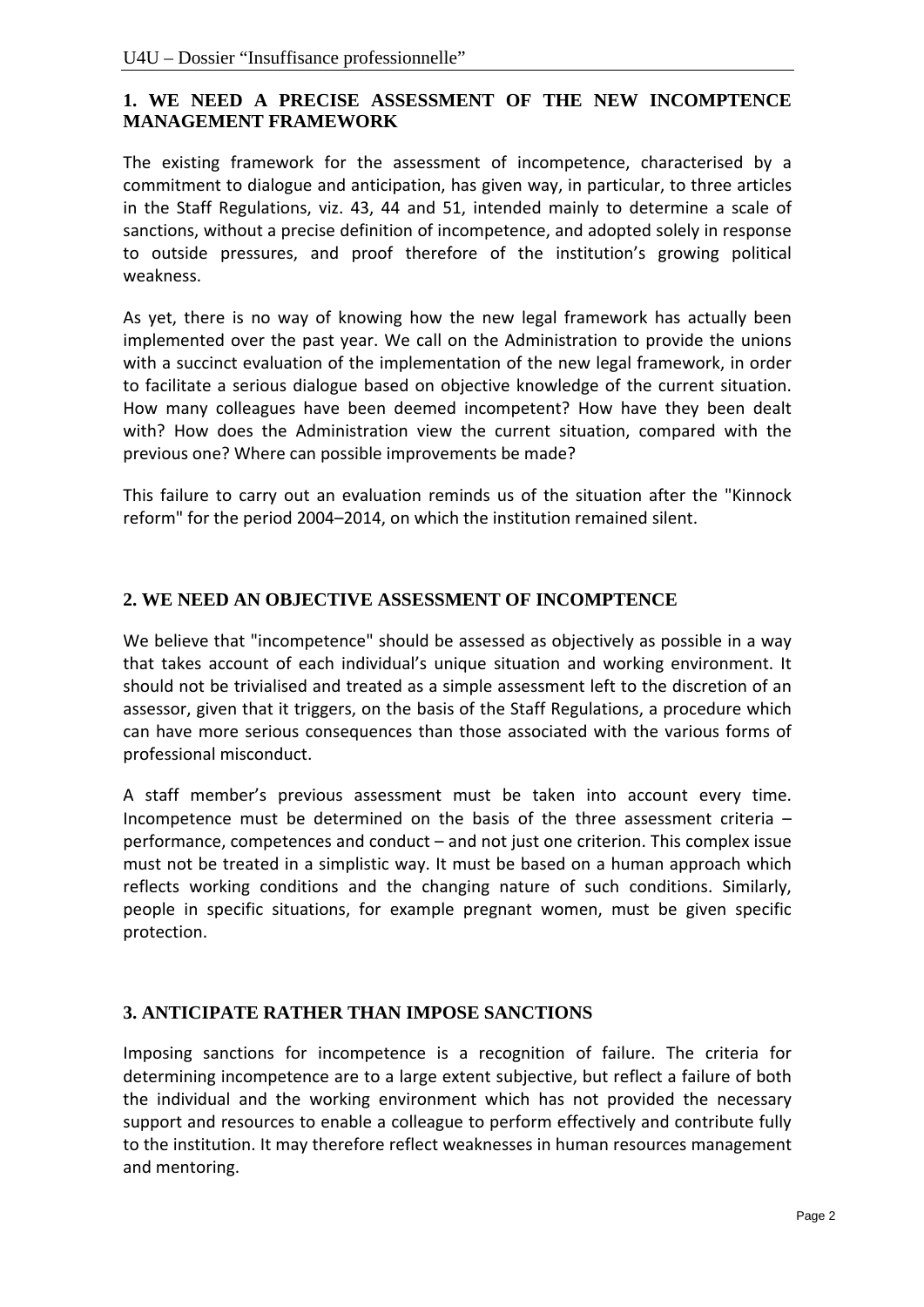In this regard, the new legal framework represents a significant step backwards in comparison to a situation which was clearly structured, albeit with the risk of excessive complexity, but with the legitimate concern of seeking to improve a difficult situation rather than the gradual uncoupling of individuals from their working conditions. A good human resources policy needs to be based on anticipation!

### **4. INCOMPTENCE IS NEITHER A DISABILITY (FOR EXAMPLE MEDICAL) NOR INDISCIPLINE**

An individual's poor professional performance, at a given time, must be assessed in an all‐encompassing, multifaceted framework, which may involve crucial medical and/or social factors. Here again, the new legal framework opens the door to considerable risks of abuse in that it does not specify the limits of incompetence, in particular in situations that may lead to disability on medical or social grounds. In addition, incompetence must in no circumstances be confused with disciplinary matters.

U4U calls on the Administration, when developing implementing procedures for the article in the Staff Regulations dealing with incompetence, to take this fundamental distinction into account in a concrete manner in the implementation of the Staff Regulations.

#### **5. INCOMPETENCE, ASSESSMENT AND DIALOGUE**

U4U wants to retain the necessary "objectivity" of any approach to the concept of incompetence within the framework of a system of annual assessments, including individual guarantees, in particular in terms of a dialogue with the assessor.

Here again, the risks associated with excessive subjectivity in the assessment of incompetence should encourage the Administration to focus more on the need for an ongoing dialogue with staff throughout the year.

There is no reason to wait until the time of the annual assessment for line management to raise the question of a staff member's incompetence, since a regular dialogue would have made it possible to improve a difficult situation earlier, or to attempt to find alternative solutions. It is important that assessors are given suitable training, especially in this area.

U4U also wants guarantees that details of sanctions imposed will be deleted from an individual's personnel file after a reasonable period of time.

#### **6. RIGHTS OF DEFENCE AND A JOINT APPROACH**

U4U recognises that article 51 of the Staff Regulations provides for the development of procedures which contain relevant provisions for the necessary rights of defence and a joint approach. These elements are essential, when dealing with complex, often